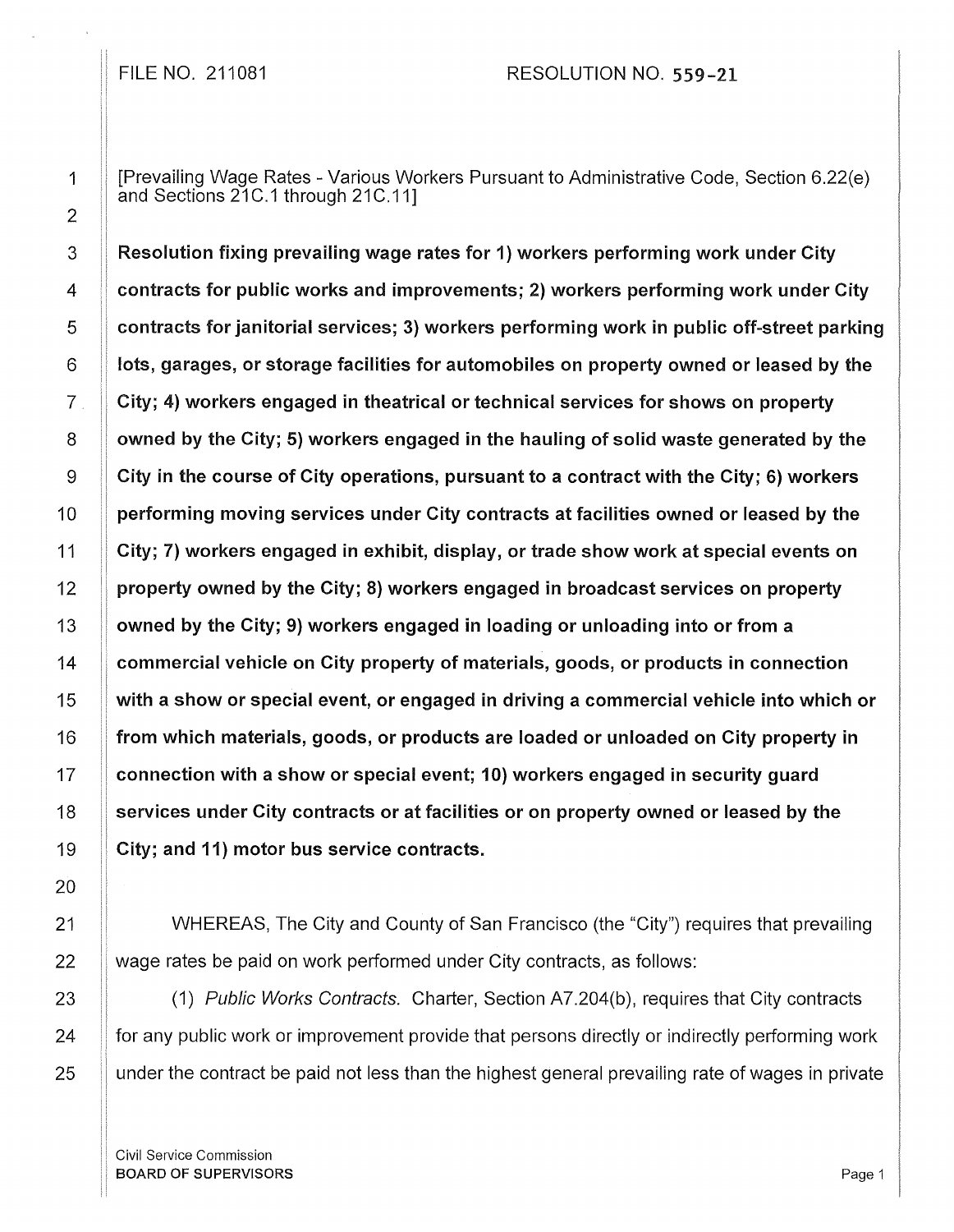1 Employment for similar work, and Administrative Code, Section 6.22(e), provides that  $2 \parallel$  contractors and subcontractors performing a public work or improvement for the City shall pay 3 workers on such projects the highest general prevailing rate of wages, plus per diem wages 4 and wages for holiday and overtime work, for various crafts and kinds of labor as paid in 5 | private employment in San Francisco;

6 | (2) Janitorial Services Contracts. Administrative Code, Section 21C.2, requires that 7 City contracts for janitorial services to be performed at facilities owned or leased by the City 8 provide that any individual performing janitorial services under the contract be paid not less  $9 \pm 1$  than the prevailing rate of wages, including fringe benefits or an equivalent amount, as paid in 10 private employment for similar work in the area in which the contract is being performed;

11 | (3) Parking Lot/Garage/Auto Storage Facility Contracts. Administrative Code, Section 12 21 C.3, requires that leases, management agreements, and other City contracts for the 13 | operation of a public off-street parking lot, garage, or storage facility for automobiles on  $14$  | property owned or leased by the City provide that any individual working at the parking lot, 15 | garage, or storage facility, including but not limited to individuals engaged in washing, 16 | polishing, lubrication, rent-car service, parking vehicles, cashiers, attendants, checking coin 17 | boxes, non-attendant parking lot checking, daily ticket audit, traffic directors and shuttle driver, 18 Shall be paid not less than the prevailing rate of wages, including fringe benefits or an 19 **.** equivalent amount, as paid in private employment for similar work in the area where the lease, 20 **management agreement, or contract is being performed;** 

21 **(4)** Theatrical Services Contracts. Administrative Code, Section 21C.4, requires that 22 **contracts, leases, franchises, permits, or agreements awarded, let, issued, or granted by the** 23 City require that any individual engaged in theatrical or technical services related to the 24 If presentation of a show, including but not limited to workers engaged in rigging, sound, 25 | projection, theatrical lighting, videos, computers, draping, carpentry, special effects, and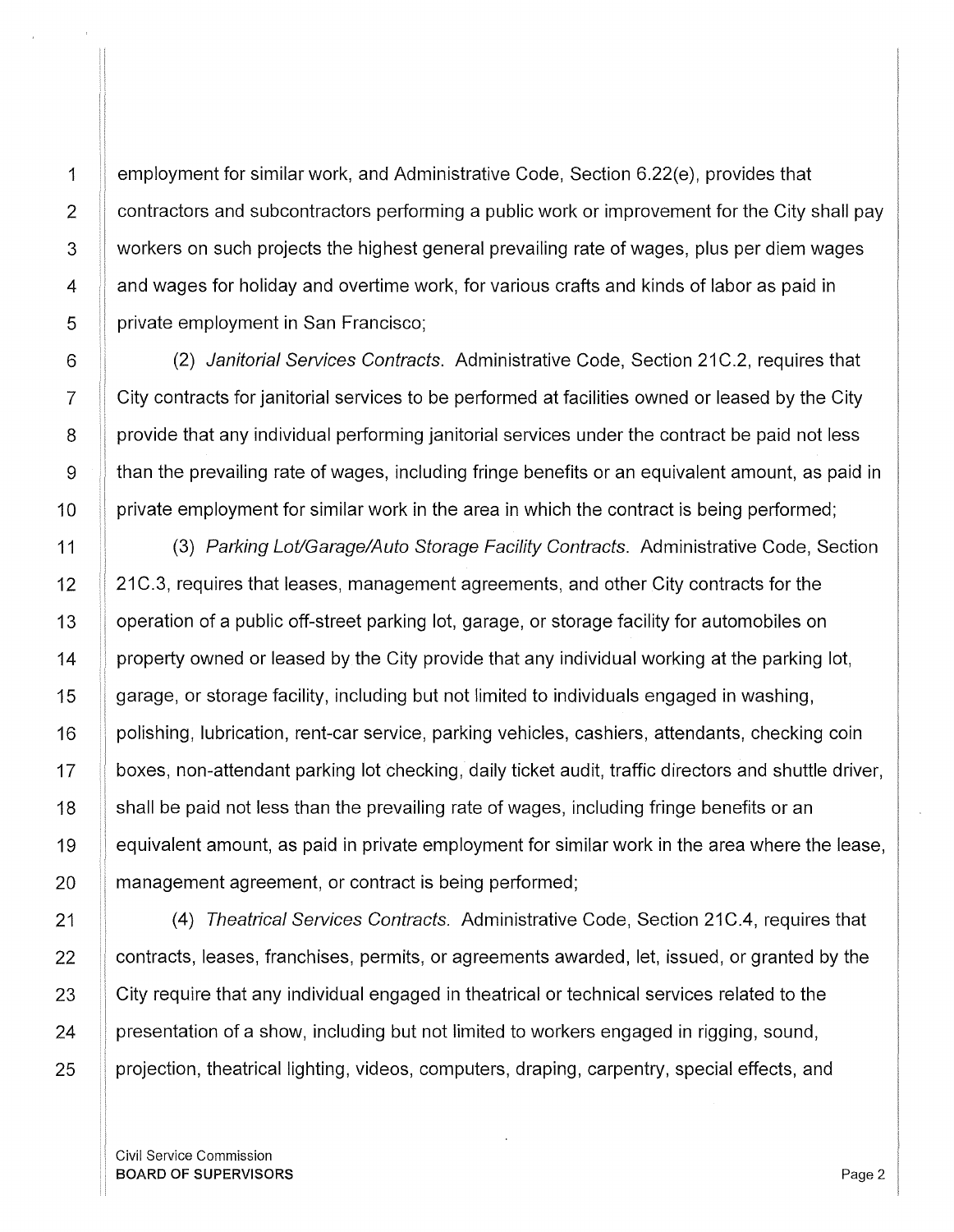1

2

3

motion picture services be paid not less than the prevailing rate of wages, including fringe benefits or an equivalent amount, as paid in private employment for similar work in the area where the contract, lease, franchise, permit, or agreement is being performed;

(5) Solid Waste Hauling Contracts. Administrative Code, Section 21C.5, requires that every contract awarded by the City for the hauling of solid waste generated by the City in the course of City operations require that any individual engaged in the hauling of solid waste be paid not less than the prevailing rate of wages, including fringe benefits or an equivalent amount, as paid in private employment for similar work in the area where the contract is being performed;

(6) Moving Services Contracts. Administrative Code, Section 21C.6, requires that City contracts for moving services to be performed at any facility owned or leased by the City provide that any individual performing moving services be paid not less than the prevailing rate of wages, including fringe benefits or an equivalent amount, as paid in private employment for similar work in the area where the contract is being performed;

(7) Contracts for Trade Show and Special Event Work. Administrative Code, Section 21 C.8, requires that contracts, leases, franchises, permits, or agreements awarded, let, issued, or granted by the City for the use of property owned by the City require that any individual engaged in exhibit, display, or trade show work at a special event be paid not less than the prevailing rate of wages, including fringe benefits or an equivalent amount, as paid in private employment for similar work in the area where the contract, lease, franchise, permit, or agreement is being performed;

(8) Contracts for Broadcast Services. Administrative Code, Section 21C.9, requires that contracts, leases, franchises, permits, or agreements awarded, let, issued, or granted by the City for the use of property owned by the City require that any individual engaged in broadcast services on City property be paid not less than the prevailing rate of wages,

Civil Service Commission **BOARD OF SUPERVISORS** Page 3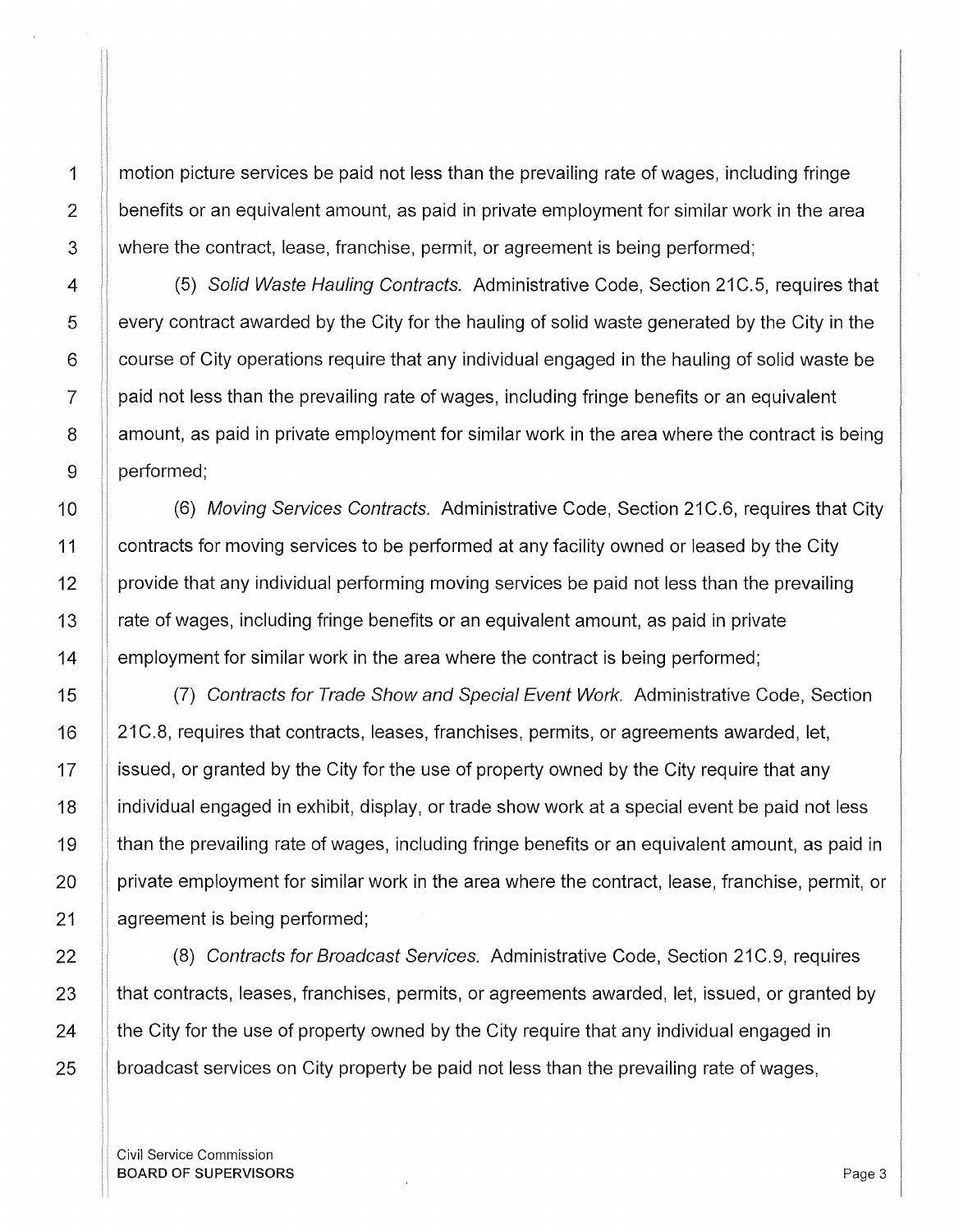including fringe benefits or the matching equivalents thereof, paid in private employment for similar work in the area in which the contract, lease, franchise, permit, or agreement is being performed;

(9) Loaders and Unloaders, and Related Drivers. Administrative Code, Section 21C.10, requires that contracts, leases, franchises, permits, or agreements awarded, let, issued, or granted by the City for the use of property owned by the City require that 1) any individual engaged in loading or unloading, on City property, of materials, goods, or products into or from a commercial vehicle in connection with a show or special event, and 2) any individual engaged in driving a commercial vehicle into which or from which materials, goods, or products are loaded or unloaded in connection with a show or special event, be paid not less than the prevailing rate of wages, including fringe benefits or an equivalent amount, as paid in private employment for similar work in the area where the contract, lease, franchise, permit, or agreement is being performed;

(10) Security Guards. Administrative Code, Section 21C.11, requires that 1) contracts issued by the City, as defined therein, require that any individual performing security guard services at any facility or on any property owned or leased by the City be paid not less than the prevailing rate of wages, including fringe benefits or an equivalent amount, as paid in private employment for similar work in the area where the contract is being performed, and that 2) contracts, leases, franchises, permits, or agreements awarded, let, issued, or granted by the City for an event on City property require that any individual performing security guard services be paid not less than the prevailing rate of wages, including fringe benefits or an equivalent amount, as paid in private employment for similar work in the area where the contract, lease, franchise, permit, or agreement is being performed; and

WHEREAS, Administrative Code, Section 21C.1, provides that, in the case of any contract for Services wherein motor bus service is to be rendered to the general public on any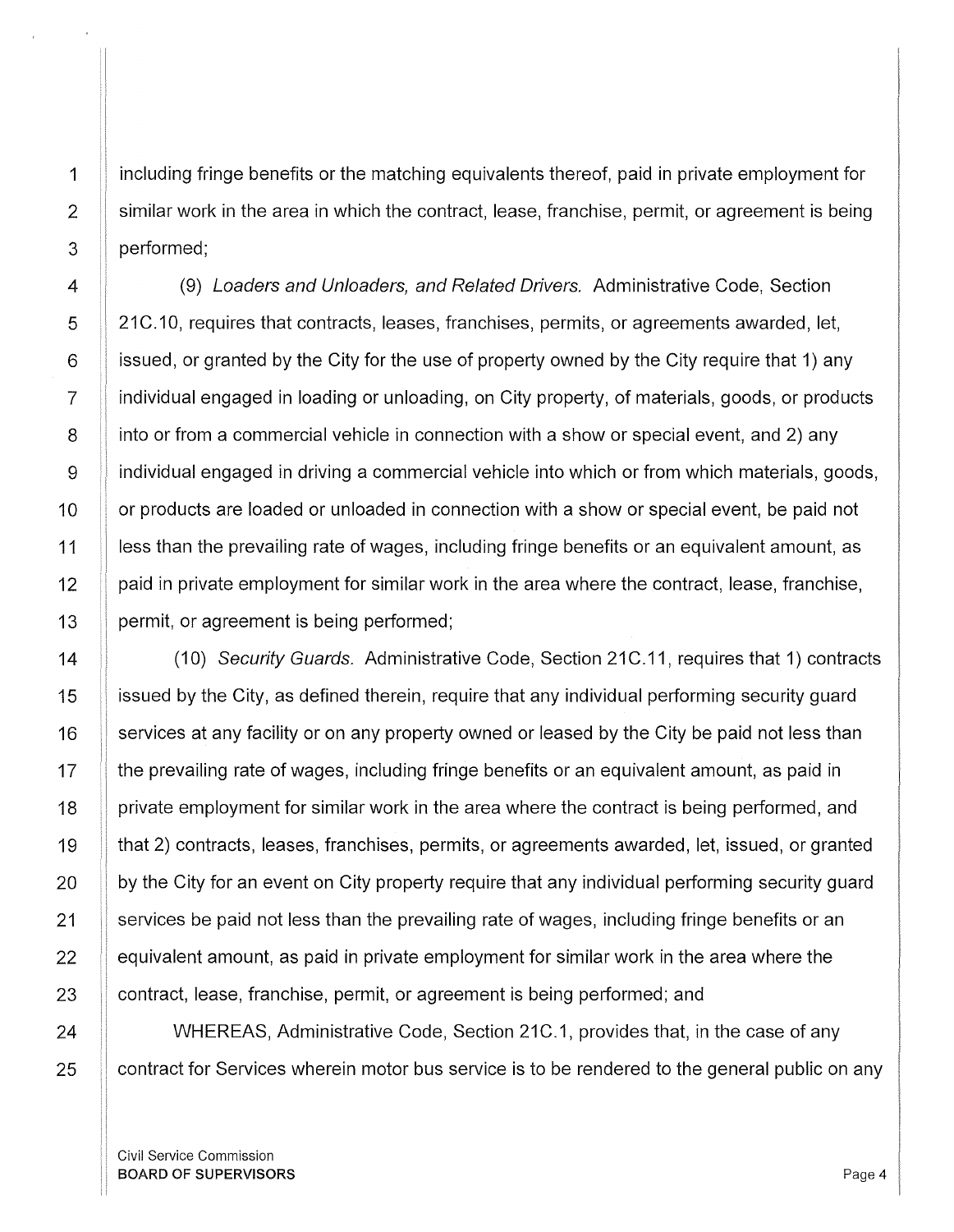1 **facility owned by the City, or in the case of any contract for the transportation within the** 2 boundaries of the City of any Commodities owned or in the possession of the City, the 3 Purchaser, on recommendation of the department head concerned and approval of the Mayor  $4 \parallel$  or the Mayor's designee or the board or commission in charge of such department upon the  $\overline{5}$   $\parallel$  ground that the public interest would be best served by requiring the inclusion of such a  $6 \parallel$  provision in the contract, may require that any person performing labor thereunder shall be  $7 \parallel$  paid not less than the highest general prevailing rate of wages, including fringe benefits or the 8 **If matching equivalents thereof, paid in private employment for similar work in the area in which**  $9 \parallel$  the contract is being performed, on the condition that the notice inviting offers under 10  $\parallel$  Administrative Code, Section 21.2 calls attention to the requirements of any such provision; 11  $\parallel$  and 12 WHEREAS, For the foregoing purposes, Administrative Code, Sections 6.22(e) and 13 21C.7(c)(1), respectively, require the Board of Supervisors (the "Board") annually to fix and 14 **determine the prevailing rate of wages**, including such rate of wages paid for holiday and 15 | overtime work, paid in private employment in San Francisco for the various crafts and kinds of 16 **labor used on public works and construction projects**; for janitorial services; for work in public 17 off-street parking lots, garages, or automobile storage facilities; for theatrical and technical 18 Services related to the presentation of shows; for solid waste hauling services; for moving 19 Services; for trade show and special event work; for broadcast services; for loading and 20 | unloading; for security guard services; and for motor bus service contracts; and

21 NUMBEREAS, To aid the Board in the aforementioned determinations of prevailing wage  $\parallel$  rates, Administrative Code, Sections 6.22(e) and 21C.7(c)(1), respectively, require the Civil  $\parallel$  Service Commission ("the Commission") to furnish to the Board relevant data as to prevailing  $\parallel$  wage rates; and

25 **WHEREAS, For that purpose the Commission at its October 4, 2021, meeting**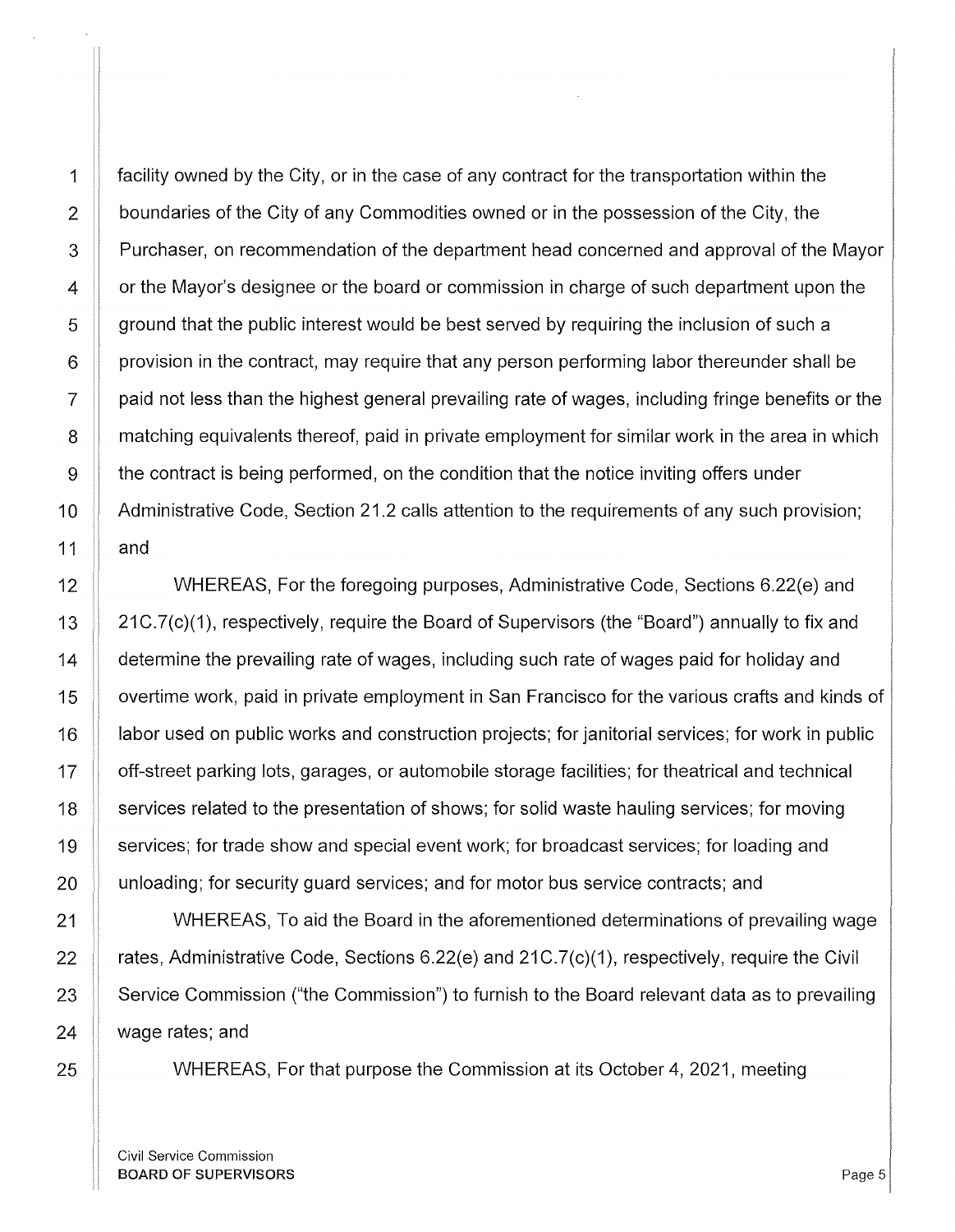1 considered the issue of prevailing wages for all the categories of workers covered in this 2 All Resolution, along with a report prepared by the Office of Labor Standards Enforcement (the 3 The "OLSE report"), on file with the Clerk of the Board of Supervisors in File No. 211081, which is 4 hereby declared to be a part of this Resolution as if set forth fully herein; and

5 WHEREAS, The Commission at its October 4, 2021, meeting certified the data in and  $6$   $\parallel$  adopted the OLSE report, which includes conclusions as to the prevailing wage rates to be set 7  $\parallel$  in accordance with Administrative Code, Sections 6.22(e), 21C.1, 21C.2, 21C.3, 21C.4, 8 21 C.5, 21 C.6, 21 C.8, 21 C.9, 21 C.10, and 21 C.11; now, therefore, be it

9 RESOLVED, That the Board fixes and determines prevailing wage rates to be paid on 10 Work performed under applicable City contracts, as follows:

11  $\parallel$  (1) Public Works Contracts. Pursuant to Administrative Code, Section 6.22(e), the 12 **EX** Board fixes and determines the prevailing rate of wages, including per diem wages and wages 13 for holiday and overtime work, for the various crafts and kinds of labor paid in private 14 **Example 1** employment in San Francisco to be the prevailing wages identified in the OLSE report, 15 Specifically, the General Prevailing Wage Determinations made by the Director of Industrial 16 | Relations, State of California, pursuant to California Labor Code, Sections 1770, 1773, and  $17$  | 1773.1 (see Attachments 1–3 of the OLSE report, at pages 6–144);

18 (2) Janitorial Services Contracts. Pursuant to Administrative Code, Section 21C.2, the 19 | Board fixes and determines the prevailing rate of wages, including wages for holiday and 20 **o** overtime work, and fringe benefits or an equivalent amount, paid in private employment for 21 **janitorial work to be the prevailing wages identified in the aforementioned OLSE report,** 22 **Specifically, the prevailing wages identified in Attachment 4 of the OLSE report, at pages 147–**  $23$  | 148;

24 | (3) Parking Lot/Garage/Auto Storage Facility Contracts. Pursuant to Administrative  $25$   $\parallel$  Code, Section 21 C.3, the Board fixes and determines the prevailing rate of wages, including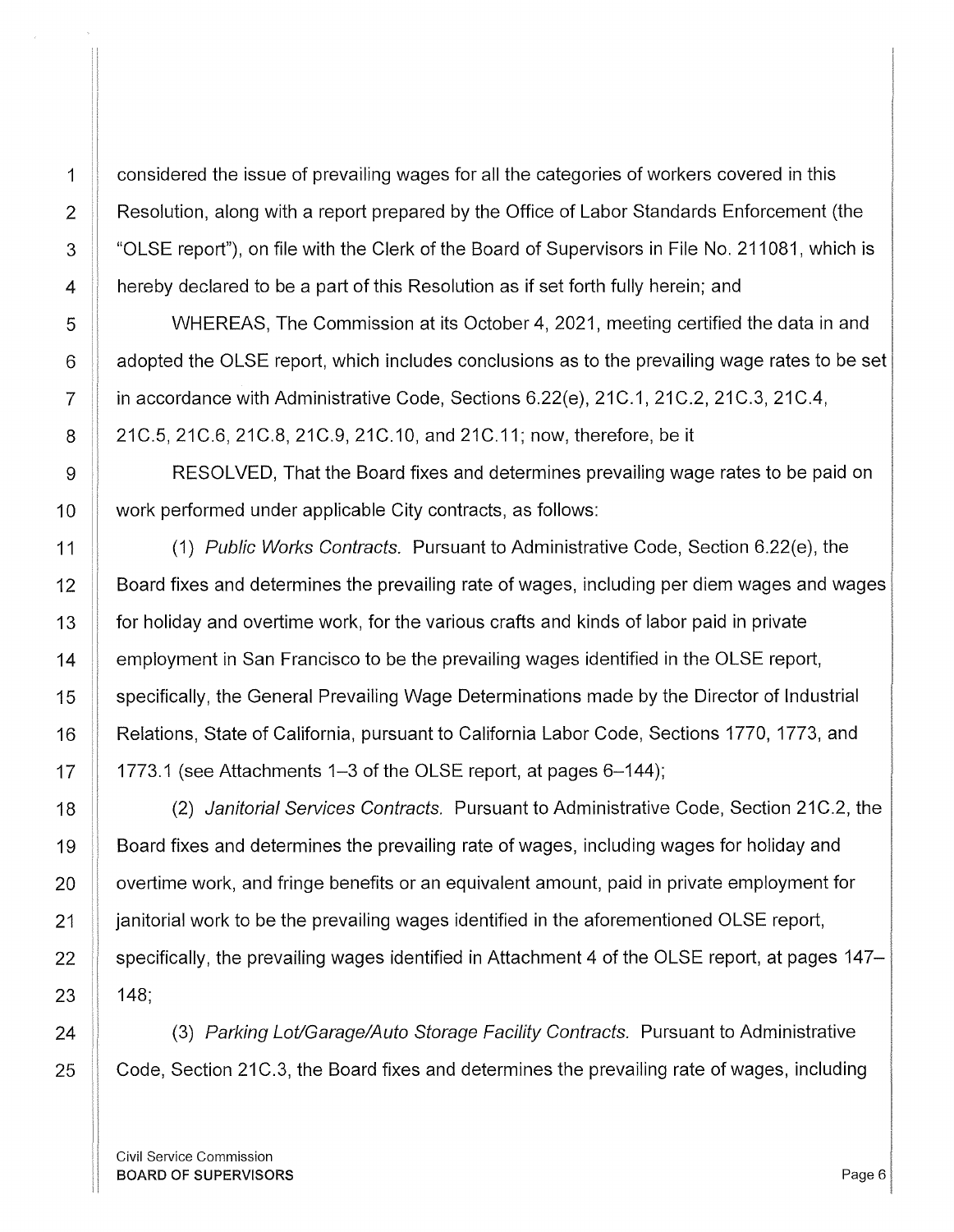3 to be the prevailing wages identified in the aforementioned OLSE report, specifically, the 4 prevailing wages identified in Attachment 4 of the OLSE report, at pages 149–150; 5 (4) Theatrical Services Contracts. Pursuant to Administrative Code, Section 21C.4,  $6$   $\parallel$  the Board fixes and determines the prevailing rate of wages, including wages for holiday and 7 overtime work, and fringe benefits or an equivalent amount, paid for theatrical or technical  $8 \parallel$  services related to the presentation of a show including, but not limited to, rigging, sound, 9 projection, theatrical lighting, videos, computers, draping, carpentry, special effects, and 10 **If motion picture services to be the prevailing wages identified in the aforementioned OLSE** 11 report, specifically, the prevailing wages identified in Attachment 4 of the OLSE report, at 12  $\parallel$  page 151-152; 13 (5) Solid Waste Hauling Contracts. Pursuant to Administrative Code, Section 21C.5,  $14$   $\parallel$  the Board fixes and determines the prevailing rate of wages, including wages for holiday and 15 **If overtime work, and fringe benefits or the equivalent thereof, paid to employees engaged in the** 16 **I** hauling of solid waste, to be the wages identified in the aforementioned OLSE report,

17 | specifically, the prevailing wages identified in Attachment 4 of the OLSE report, at page 153; 18 **II** (6) Moving Services Contracts. Pursuant to Administrative Code, Section 21C.6, the 19 **Soard fixes and determines the prevailing rate of wages, including wages for holiday and** 20 **I** overtime work, and fringe benefits or an equivalent amount, paid in private employment for 21 The moving services to be the prevailing wages identified in the aforementioned OLSE report, 22  $\parallel$  specifically, the prevailing wages identified in Attachment 4 of the OLSE report, at pages 154–  $23$  155;

1 wages for holiday and overtime work, and fringe benefits or an equivalent amount, paid in

2  $\parallel$  private employment for work in off-street parking lots, garages, or automobile storage facilities

24  $\parallel$  (7) Contracts for Exhibit, Display, or Trade Show Work. Pursuant to Administrative 25 Code, Section 21 C.8, the Board fixes and determines the prevailing rate of wages, including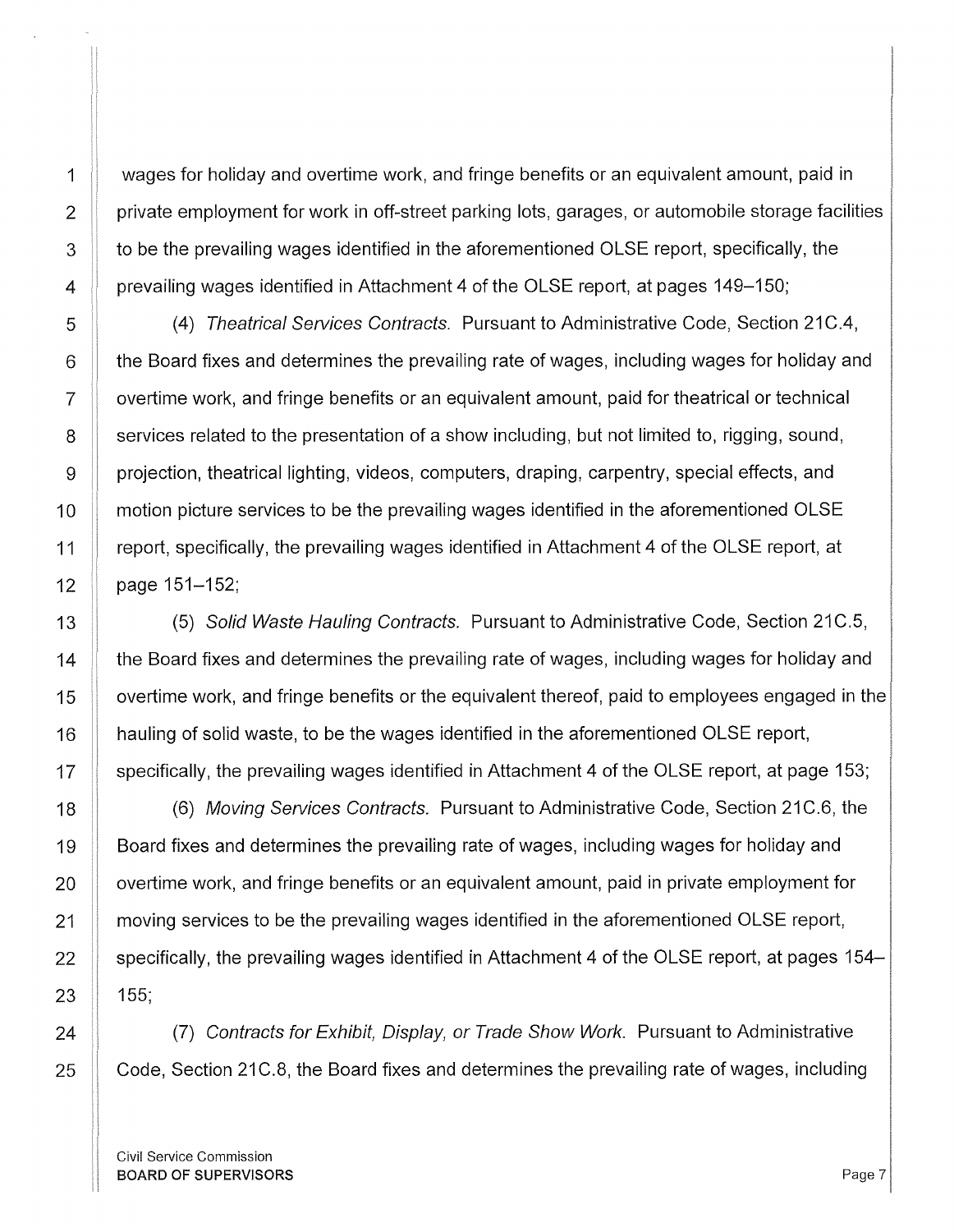1 wages for holiday and overtime work, and fringe benefits or an equivalent amount, paid in 2  $\parallel$  private employment for individuals engaged in exhibit, display, or trade show work, to be the 3 prevailing wages identified in the aforementioned OLSE report, specifically, the prevailing 4 Wages identified in Attachment 4 of the OLSE report, at pages 156–157;

5 (8) Contracts for Broadcast Services. Pursuant to Administrative Code, Section  $6$  | 21 C.9, the Board fixes and determines the prevailing rate of wages, including wages for 7 holiday and overtime work, and fringe benefits or an equivalent amount, paid in private  $8$   $\parallel$  employment for individuals engaged in broadcast services, to be the prevailing wages 9 identified in the aforementioned OLSE report, specifically, the prevailing wages identified in 10 **Attachment 4 of the OLSE report, at pages 158–159;** 

11 | (9) Loaders and Unloaders, and Related Drivers. Pursuant to Administrative Code, 12 Section 21C.10, the Board fixes and determines the prevailing rate of wages, including wages 13 **for holiday and overtime work, and fringe benefits or an equivalent amount, paid in private** 14 **Figure 1** employment for individuals engaged in loading or unloading on City property of materials, 15 | goods, or products into or from a commercial vehicle in connection with a show or special 16 event, and also for individuals engaged in driving a commercial vehicle into which or from 17 which materials, goods, or products are loaded or unloaded in connection with a show or 18 | special event, to be the prevailing wages identified in the aforementioned OLSE report, 19 Specifically, the prevailing wages identified in Attachment 4 of the OLSE report, at pages 160–  $20$  161;

21 | (10) Security Guards. Pursuant to Administrative Code, Section 21 C.11, the Board  $\parallel$  fixes and determines the prevailing rate of wages, including wages for holiday and overtime  $\parallel$  work, and fringe benefits or an equivalent amount, paid in private employment for individuals | performing security guard services, to be the prevailing wages identified in the **a** aforementioned OLSE report, specifically, the prevailing wages identified in Attachment 4 of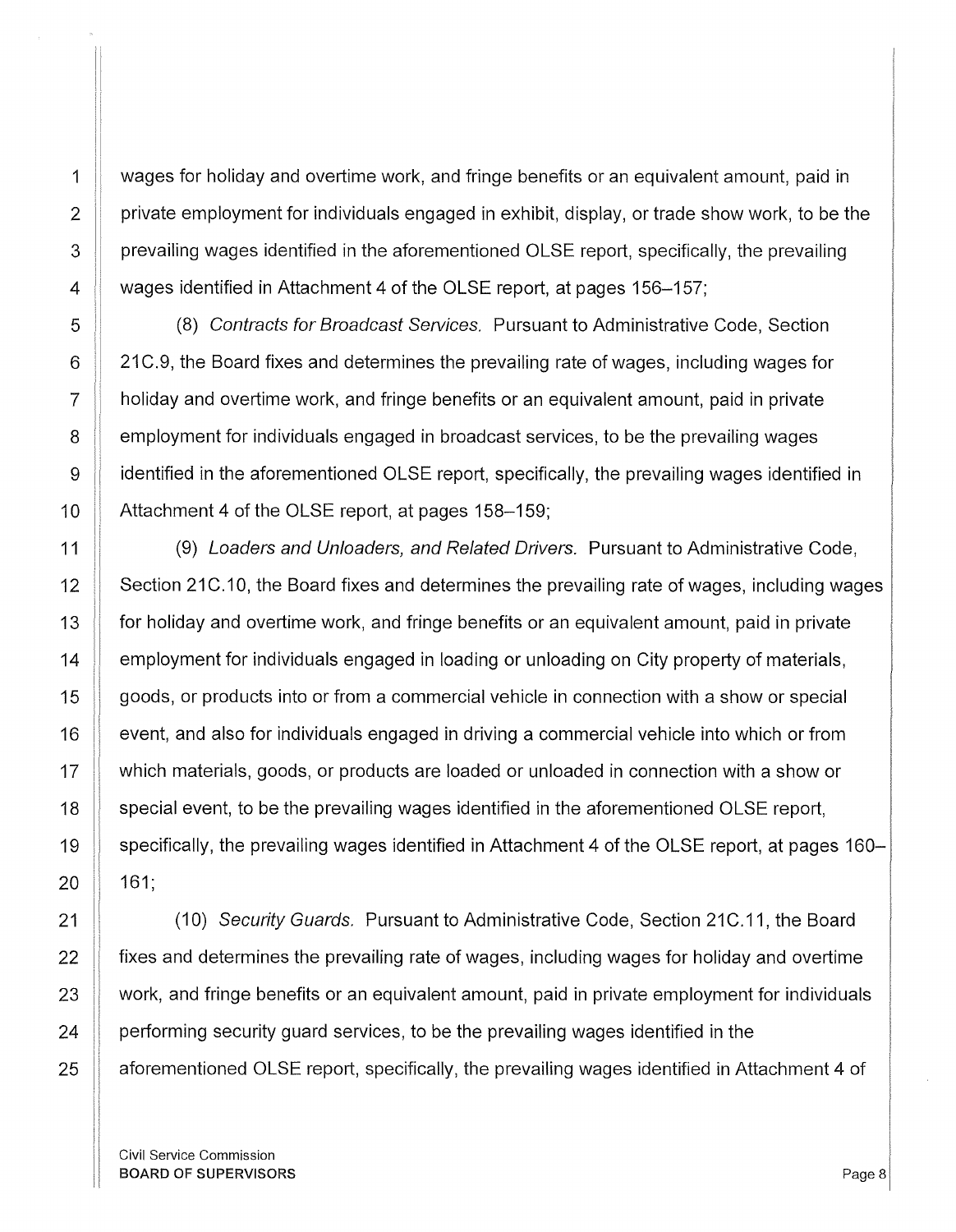## $\parallel$  the OLSE report, at page 162; and

2 | (11) Motor Bus Service Contracts. Pursuant to Administrative Code, Section 21C.1, 3 the Board fixes and determines the prevailing rate of wages, including wages for holiday and **Fig.** overtime work, and fringe benefits or an equivalent amount, paid in private employment for || individuals performing work under motor bus service contracts, to be the prevailing wages **identified in the aforementioned OLSE report**, specifically, the prevailing wages identified in 7 | Attachment 4 of the OLSE report, at page 146.

RECOMMENDED:

CIVIL SERVICE COMMISSION

SANDRA ENG

n:\govern\as2019\9690023\01558466.docx